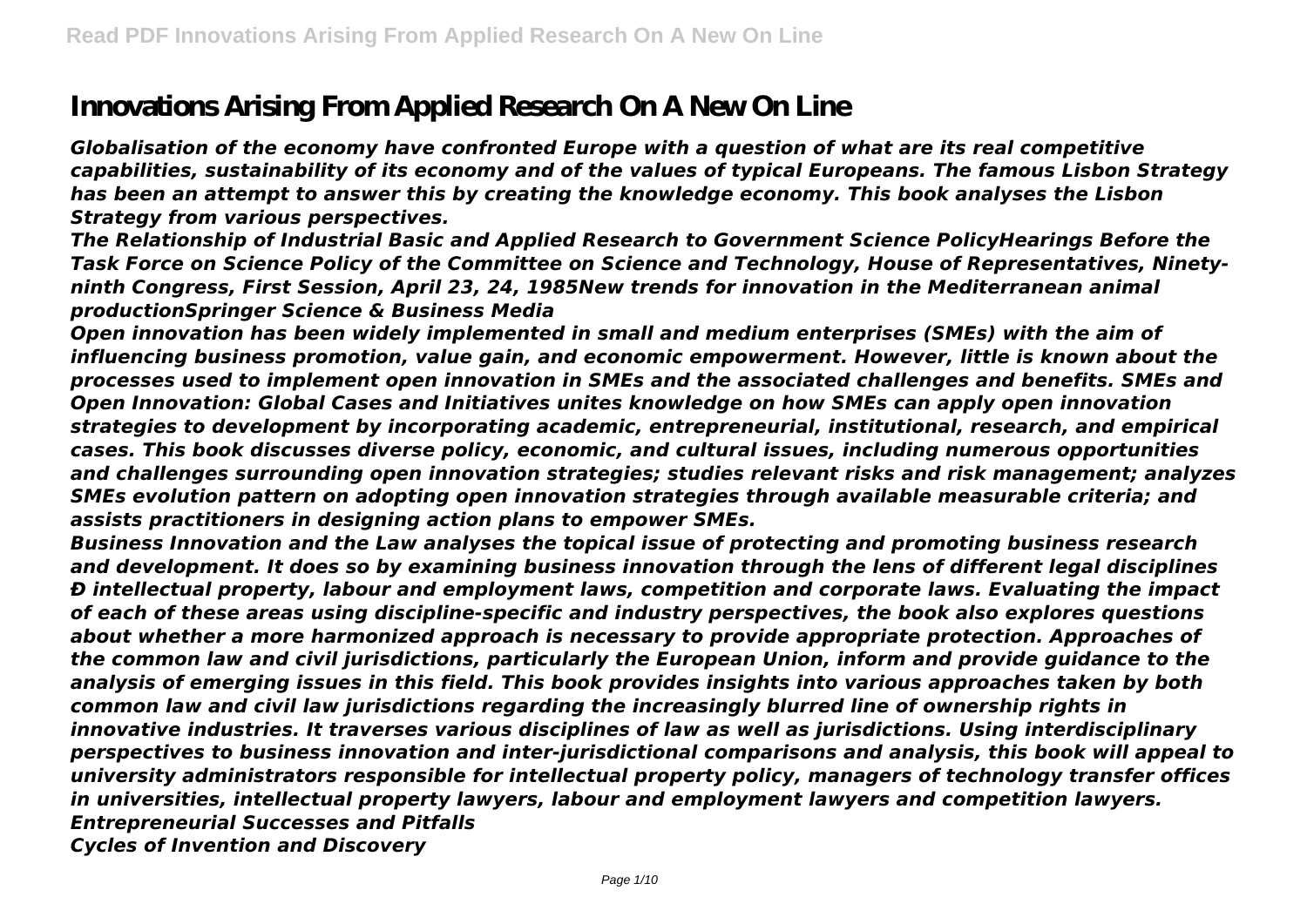### *The US Pharmaceutical Industry During the 1980s*

### *Towards effective strategies in support of smallholder farmers*

#### *Hearing Before the Subcommittee on Innovation and Technology of the Committee on Small Business, United States Senate, Ninety-seventh Congress, First Session, on S. 881 ... May 13, 1981 OECD Studies on Environmental Innovation Environmental Policy, Technological Innovation and Patents*

Technology is not an end in itself, but a way of satisfying human wants. It shows us how to solve the age-old economic problem of surviving and pros pering in a hard world. But to optimize the benefits of technological advance requires an understanding of how it happens. The purpose of this book is to provide some of that understanding. The subject is so enormous and so intertwined with every human activity that a small selection of it, and that from a special viewpoint, is inevitable. The selection of subject matter has been, of course, conditioned by what interests me and is somewhat heterogeneous. However, it is connected by two major themes. The first is that it emphasizes the dynamic nature of technology, in the sense that it must be approached as a process evolving in time that can often be described in quantitative terms. The second is that I have chosen topics that I believe are essential for a strategic sense of how to plan for, execute, and respond to technological change. These two themes complement each other because the strategic sense requires an appreciation of the dynamics and the dynamics naturally lead to a consideration of how to deal with technology so that it can be used to achieve human objectives. The unifying thought behind the book is that technological change has a systemic as well as an idiosyncratic aspect.

Over the last twenty years industrial economies have experienced dramatic changes, as technology, innovations and information networks have rapidly expanded and developed worldwide. This volume presents a new paradigm of growth theory, by examining new theories of technology and innovations affecting modern economic growth. The book explores a comprehensive new theory of innovations extending the Schumpeterian perspective, investigating the impact on high rates of growth in Asia. It discusses the various forms of knowledge diffusion and their empirical basis, and goes on to critically explain the various facets of the dynamic growth miracles in newly industrialised countries, like China, Taiwan, South Korea and recently India, in terms of efficiency and productivity gains. This book is essential reading for all interested in industrial economics, economic growth and development economics.

The book discusses how an established firm could prosper in the contemporary world of globalized competition. Much is written in the popular literature about the current pace of technological change. But do we have enough scientific knowledge about the sources and management of innovation to properly inform policymaking in technology dependent domains such as energy and the environment? While it is agreed that technological change does not 'fall from heaven like autumn leaves,' the theory, data, and models are deficient. The specific mechanisms that govern the rate and direction of inventive activity, the drivers and scope for incremental improvements that occur during technology diffusion, and the spillover effects that crossfertilize technological innovations remain poorly understood. In a work that will interest serious readers of history, policy, and economics, the editors and their distinguished contributors offer a unique, single volume overview of the theoretical and empirical work on technological change. Beginning with a survey of existing research, they provide analysis and case studies in contexts such as medicine, agriculture, and power generation, paying particular attention to what technological change means for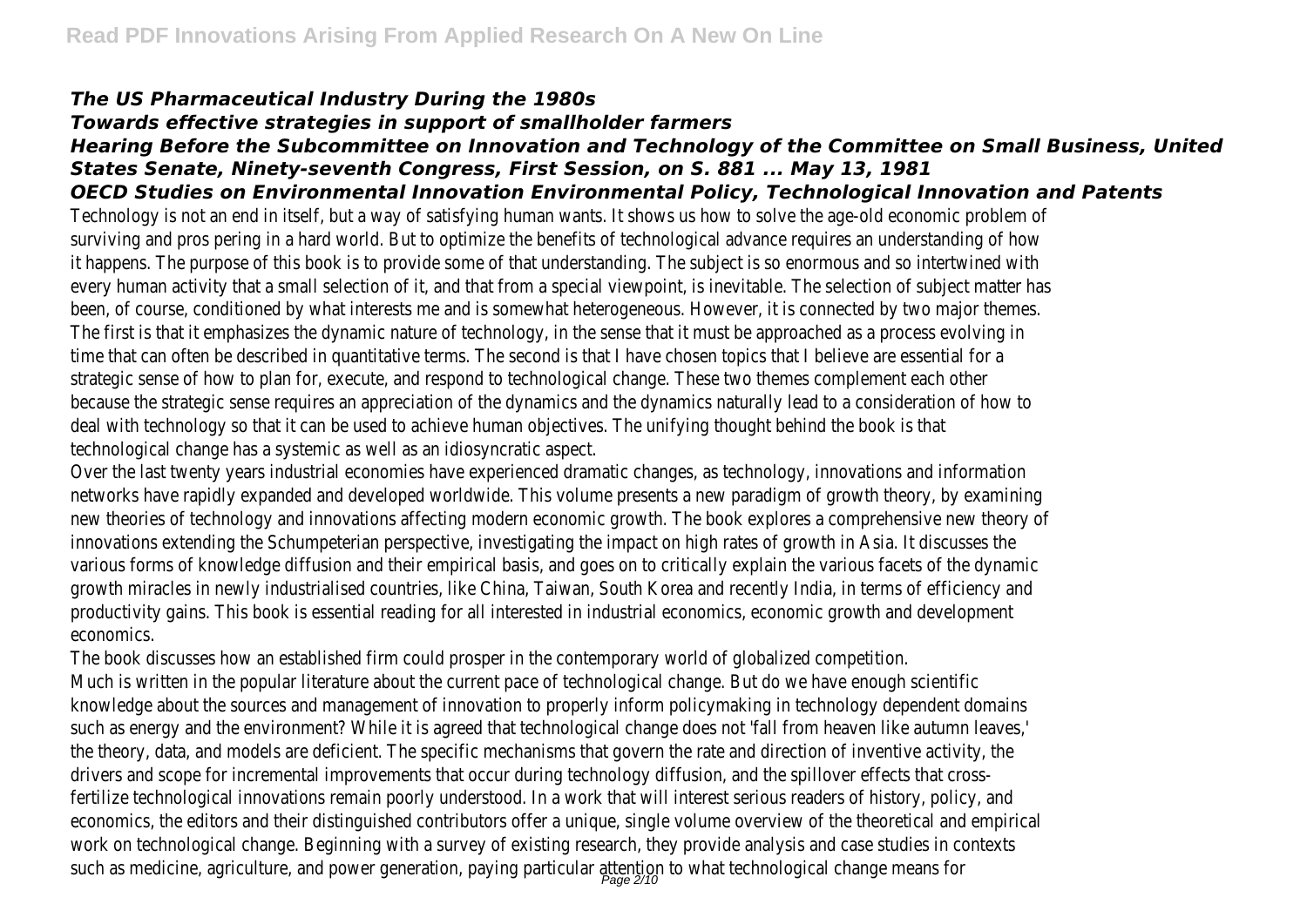efficiency, productivity, and reduced environmental impacts. The book includes a historical analysis of technological change, an examination of the overall direction of technological change, and general theories about the sources of change. The contributors empirically test hypotheses of induced innovation and theories of institutional innovation. They propose ways to model induced technological change and evaluate its impact, and they consider issues such as uncertainty in technology returns, technology crossover effects, and clustering. A copublication o Resources for the Future (RFF) and the International Institute for Applied Systems Analysis (IIASA).

How to Go Beyond the Strengthening of Research Systems

Innovation in the Service Economy

New Scientist

Technological Change and the Environment

Policy, Regulation and Innovation in China's Electricity and Telecom Industries

Promoting Access to Medical Technologies and Innovation - Intersections between Public Health, Intellectual Property and Trade. *The continuous growth and expansion of the travel sector has brought about a greater need to understand and improve its various promotional tactics. Effectively employing these methods will benefit all manner of travel destinations and attract a larger number of tourists to these locations. Emerging Innovative Marketing Strategies in the Tourism Industry is an authoritative title comprised of the latest scholarly research on effective promotional tools and practices within the tourism sector. Featuring expansive coverage on a variety of topics from the use of information technology and digital tools to tourist motivation and economic considerations, this publication is an essential reference source for students, researchers, and practitioners seeking research on the latest applications, models, and approaches for promotion in the travel industry. This publication features valuable, research-based chapters across a broad range of relevant topics including, but not limited to, consumer search behavior, customer relationship management, smart technologies, experiential tourist products, leisure services, national brand images, and employment generation.*

*Economics has not given sufficient attention to the microeconomic analysis of innovation and technological change. Counteracting this imbalance, The Microeconomics of Product Innovation considers how the use of economic analysis can guide and inform the search for insight in the generation and adoption of new products synonymously labelled product innovation. Written in an accessible tone and restricting its analysis to the use of microeconomics, this book encompasses the definition of product innovation. It explores means of measurement and revealed patterns of the extent of product innovation; the economic analysis of the forces driving the demand for, the supply of, and incentives to generate new products; empirical evidence upon the determinants of the extent of product innovation; the diffusion of product innovations; product innovation and firm performance; price measurement under product innovation; product innovation and welfare; and public policy and product innovation.*

*Innovation is essential to maintaining organizations' long-term stability and increasing both the quality and value of goods and services.Innovation in Business and Enterprise: Technologies and Frameworks focuses on managing innovation through bridging gaps created from theories, relative advantages or competitiveness, social differences, and innovation capability and performance.*

Whilst contemporary economies are innovative, they are also predominantly service economies in so much as services are the main source of wealth and *employment. However, there is still considerable unwillingness to consider innovation in terms of services, a paradox rooted in an obsolete conception which regards manufacturing as the only engine of growth. In this book, the author propounds a theoretical framework which describes and evaluates the main approaches to analyzing and understanding innovation in services. He provides interesting and extensive empirical material on the nature and* Page 3/10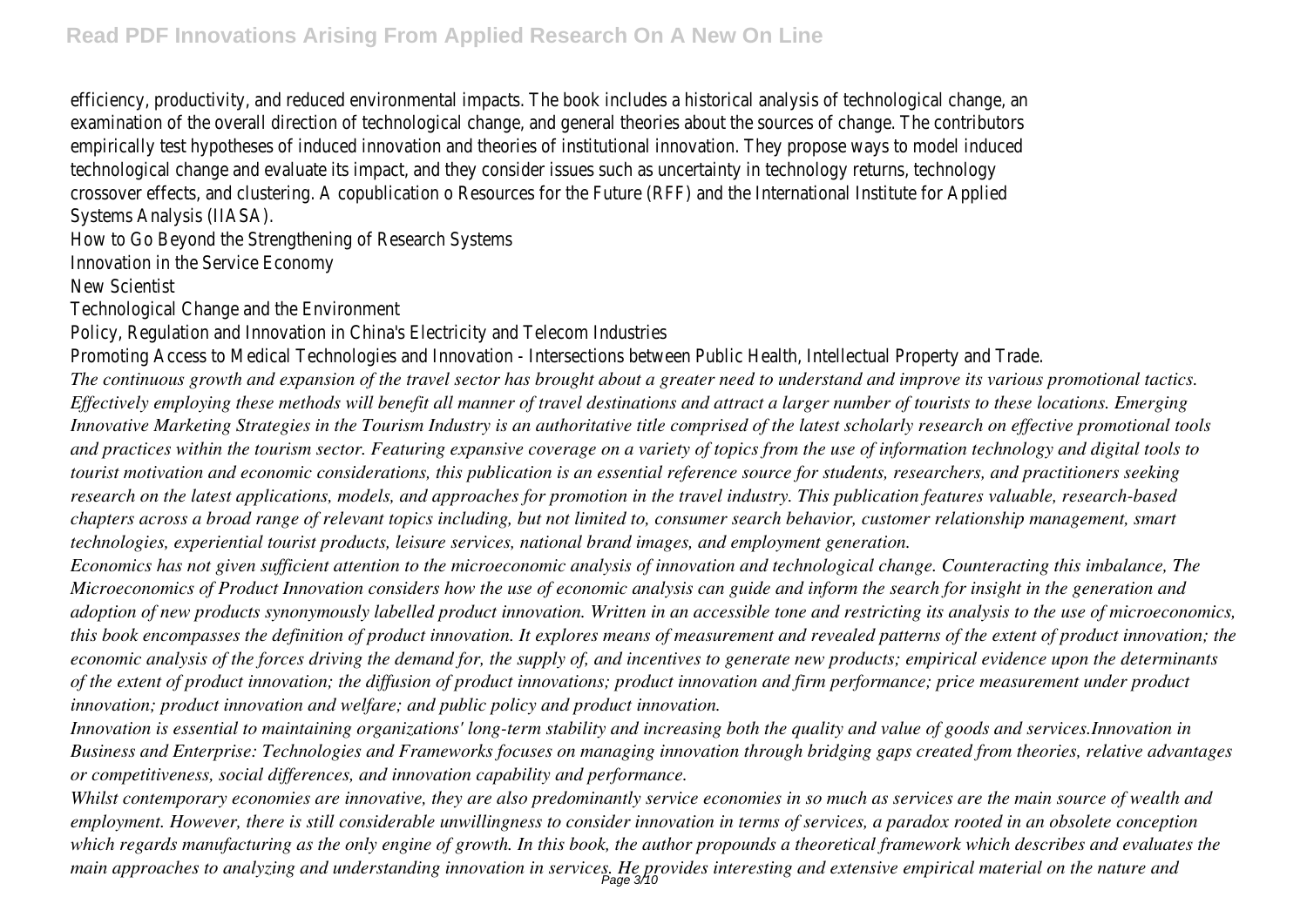*sources of innovation in various services sectors and countries, and makes an original contribution both to theories of innovation in services and theories of innovation in general. Taking both an evolutionary and conventionalist stance, he demonstrates that services, and more importantly innovations in services, can be regarded as the new wealth of nations.*

*Six Games that Drive Growth The Microeconomics of Product Innovation Business Innovation and the Law*

#### *The New Wealth of Nations*

#### *Technology, Innovations and Growth*

*The book describes and analyses the new environment for innovation, it does this with an emphasis on yet uncharted regions within the field of practice-based innovation, coming up with guidelines for innovation policy measures needed in order to realise this. While it focuses on these policies it also takes into account multi-actor innovation processes, user-driven innovation, "related variety" and many other aspects; aspects such as, just to name a few: communicating creative processes and distributing practice-based innovation; then there is creativity itself, encompassing new fields of knowledge and expertise. The authors go on to describe value networks, showing how to make practice-based innovations, explaining innovation diffusion and absorptive capacity. The book presents new insights as well as the latest research related to the frequently used term "innovation". Definitions are put forward, giving, by way of examples, a detailed description of concepts we draw upon when using these. Innovation as a concept is constantly being subdivided into increasingly finer distinctions, which, in turn, determine the discourse. The book takes a close look at these, further taking into account the challenges as well as the opportunities inherent in developing practice-based innovation procedures and policies of global importance, never losing sight of advancing long-term effectiveness. The Mediterranean area shows a great diversity of livestock systems, depending on local resources and traditions, but also on the networking space where informational resources are available for producers. During the last decades, a lot of innovations have been conceived or introduced in the Mediterranean area, allowing livestock systems to remain competitive. The book looks at two main issues: firstly, it gives an updated review on the main innovations that significantly changed the activities of livestock production in the Mediterranean area in the recent past. Secondly, the focus lies on the extent to which these innovations improve the efficiency, ensure the socio-cultural basis or reduce the environmental impact of livestock systems. One major finding is a new vision of innovating systems based on the distinction between regulated innovation (when aims are fixed)*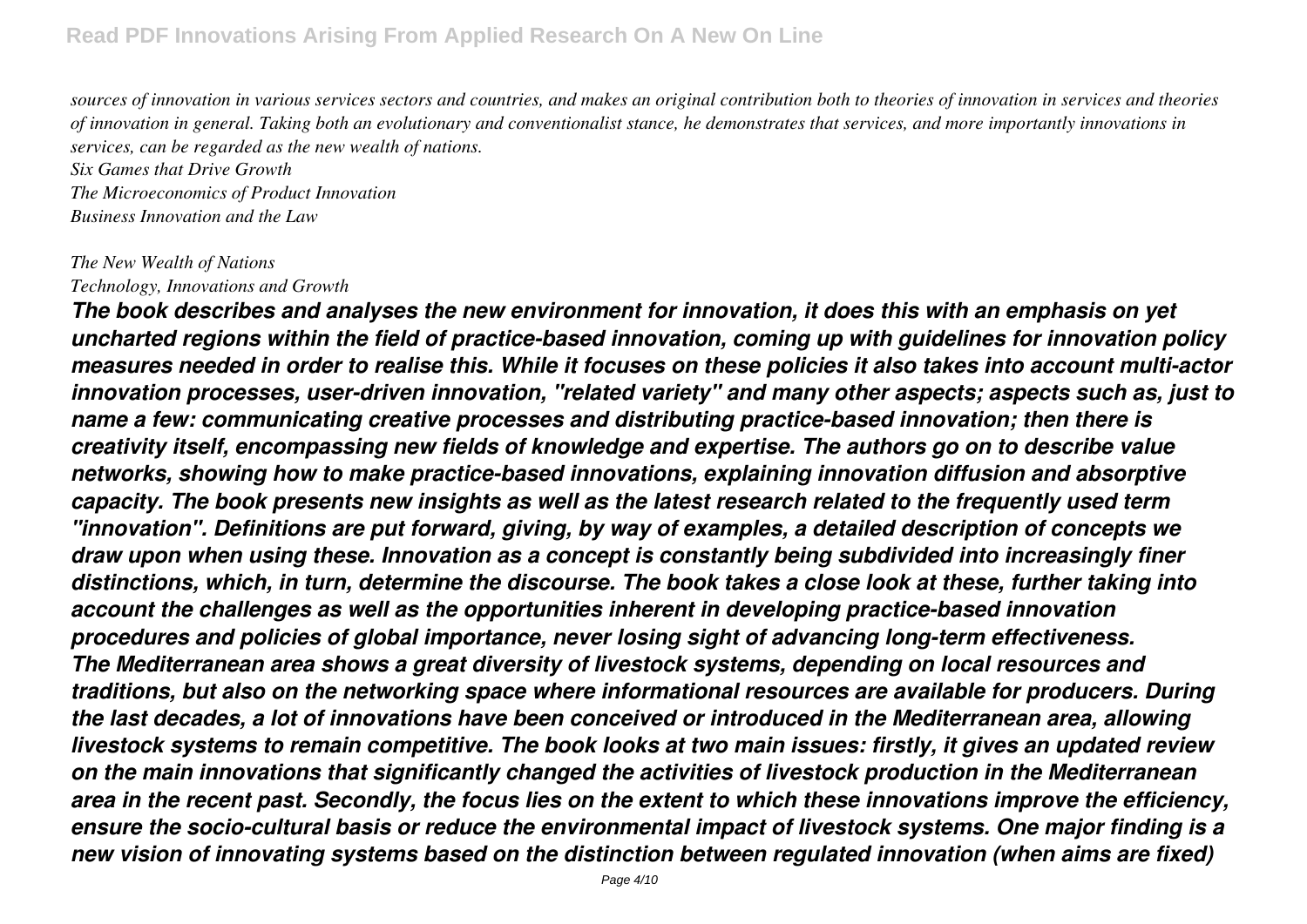*and innovative design (when aims are questioned). Innovations reported in the book are dealing with a set of concerns. They concern the production techniques, the work organization, the equipment and infrastructures, the collective features for selection, reproduction, feeding or sanitary devices. They also concern the local organization such as product labelling, new dynamics around local breeds, collective rules for supply basin or approaches of new products for new markets. More recently, some innovations focus on environmental impacts of livestock production, due to an increasing consciousness of those kinds of problems. In the final part of the book, a round table copes with a crucial question: are traditions in Mediterranean livestock activities to be considered an obstacle or a source of innovation? This book provides a set of updated information and knowledge useful for researchers, students, extension services and policy-makers in the field of animal science. This study seeks to reinforce the understanding of the interplay between the distinct policy domains of health, trade and intellectual property, and of how they affect medical innovation and access to medical technologies. The second edition comprehensively reviews new developments in key areas since the initial launch of the study in 2013.*

*In today's knowledge-driven world, innovation and innovation systems have become key policy issues. However, the extent of knowledge that is available on these concepts in less developed countries is still relatively low. Much of what we know about innovation theory and systems has come from the developed countries and reflects their world view. This apparent knowledge deficit has major implications for less developed countries. Innovation Systems and Capabilities in Developing Regions adds to the growing body of knowledge on developing countries. The theoretical and empirical case studies presented here advance the notion that, while developing countries may not engage in frontier research, a critical knowledge base upon which these countries compete for global markets is emerging. There is evidence that state and non-state actors are increasingly emphasising policies that sit within the framework of national innovation systems. This book illuminates this shift in policy competence at national levels. The contributions in this volume highlight the need for thorough understanding of the role of diffusion-based innovation linked to technology transfer and acquisition. They also provide empirical evidence on the drivers, dynamics and impact of such innovation in developing economies and the constraints that apply. Contributors also document the application of the innovation system approach in developing countries as well as the build-up and diffusion of technological capabilities within innovation systems. Academics, higher level students, policy makers and practitioners involved with innovation and the economics of technical change, particularly in developing countries, will find* Page 5/10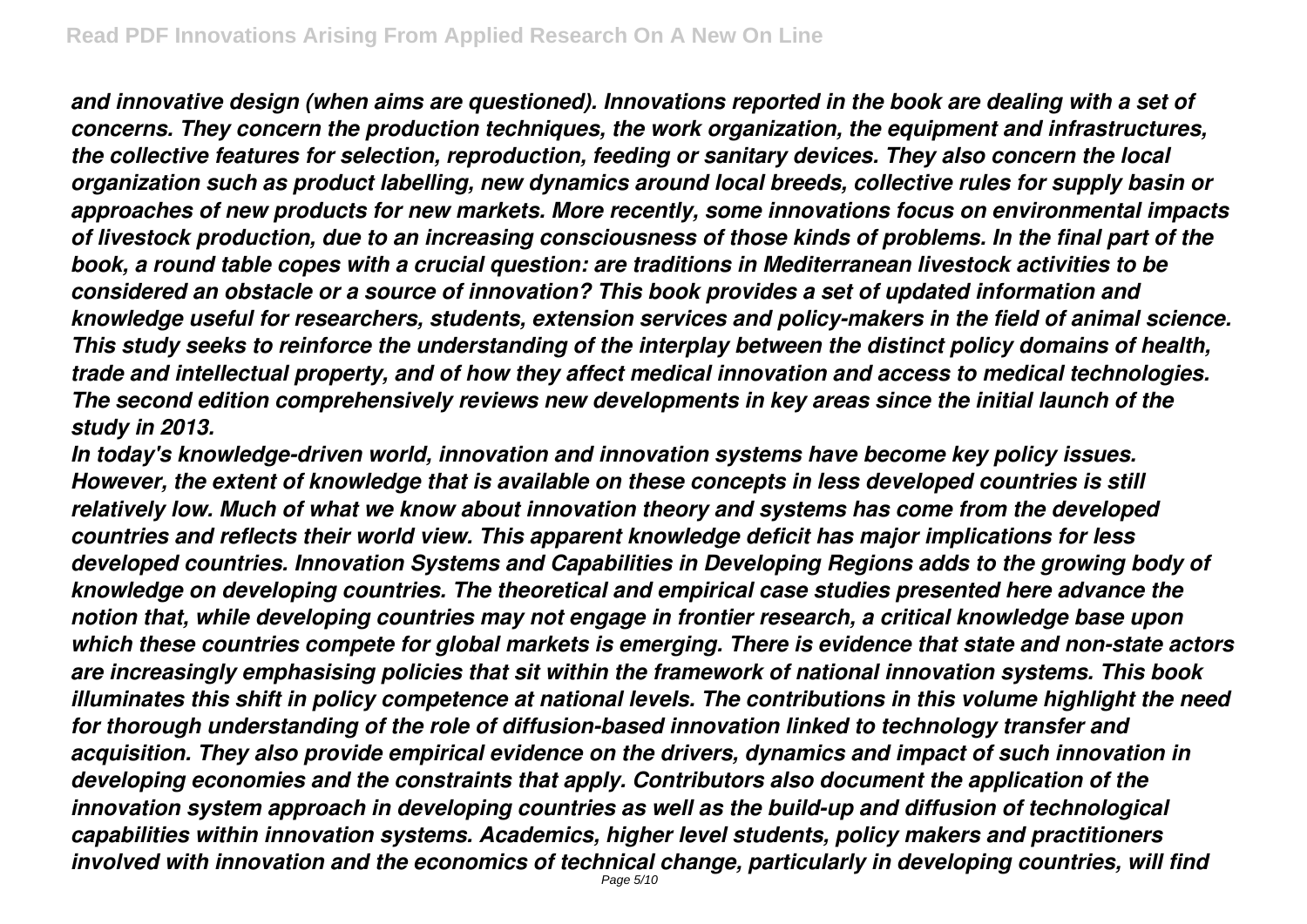*this a valuable book.*

*Technologies and Frameworks*

*Enhancing Agricultural Innovation*

*Complex Systems: Innovation and Sustainability in the Digital Age*

*Hearings Before the Subcommittee on Science, Research, and Technology of the Committee on Science, Space, and Technology, U.S. House of Representatives, One Hundred First Congress, First Session, March 7, 8, 23, 1989*

## *Forum for Applied Research and Public Policy*

# *Innovation in Business and Enterprise: Technologies and Frameworks*

*Based on a global survey of innovative firms and on 50 in-depth case studies, Innovation Reinvented identifies six patterns or 'games' of innovation, each commanding best-of-class strategies and best practices.*

*Openness and competition sparked major advances in Chinese industry. Recent policy reversals emphasizing indigenous innovation seem likely to disappoint.*

*A monthly published in Hindi and English. The journal is devoted to all aspects of rural reconstruction and village democracy. The journal carries educative and informative articles on rural development and is useful for scholars, academicians and students preparing for civil services and other competitive examinations.*

*"This book presents cases on theory, research, and practice in the areas of technology transfer, innovation, and commercialization, offering illustrations and examples of entrepreneurial successes and pitfalls in university, industry, government, and international settings"--Provided by publisher. Volume 2*

*Kurukshetra May 2021 (English)*

*Practice-Based Innovation: Insights, Applications and Policy Implications*

*Hearings Before the Subcommittee on Science, Researce [sic] and Technology of the Committee on Science and Technology, U.S. House of Representatives, Ninety-sixth Congress, First Session, on H.R. 2276, Superseded by H.R. 2729*

*Innovation systems*

*Innovation Systems and Capabilities in Developing Regions* Page  $6/10$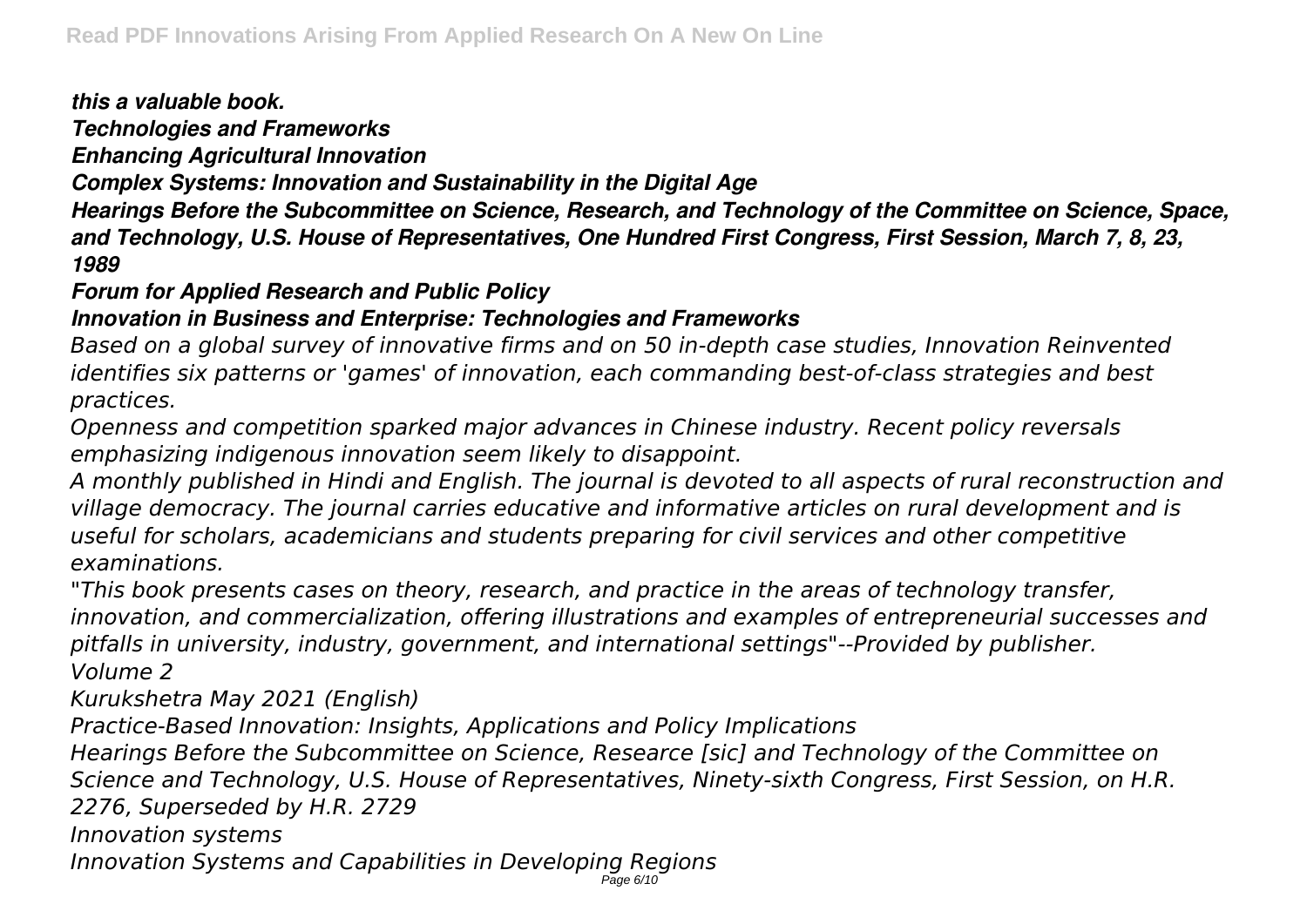This report presents three case studies to illustrate the relationship between environmental policy and technological innovation. An innovation system can be defined as a network of organizations, enterprises, and individuals demanding and supplying knowledge and bringing it into a social and economic use. This book's primary aim, therefore, is to focus on the largely unexplored operational aspects of the innvoation systems concept and to explore its potential for agriculture. 'Enhancing Agricultural Innovation' evaluates real-world innovation systems and assesses the usefulness of the concept in guiding investments to support knowledge-intensive, sustainable agricultural development. A typology of innovation systems is developed; strategies to guide investments for strengthening innovation capacity are drawn up; and concrete interventions options defined. In its conclusions, the book emphasizes the importance of mechanisms for collaboration and interaction. Intermediary organizations, innovation councils, farmer organizations, and other means to strengthen collaboration are central to creating the exchange of knowledge and perspectives that will convert knowledge into valuable new social and economic products and services.

"Scientific research has enabled America to remain at the forefront of global competition for commercially viable technologies and other innovations. For more than 65 years, the United States has led the world in science and technology. Discoveries from scientific research have extended our understanding of the physical and natural world, the cosmos, society, and of humans - their minds, bodies, and economic and other social interactions. Through these discoveries, science has enabled longer and healthier lives, provided for a better-educated citizenry, enhanced the national economy, and strengthened America's position in the global economy. At a time of budget stringency, how can we foster scientific innovation to ensure America's unprecedented prosperity, security, and quality of life? Although many studies have investigated the impacts of research on society, Furthering America's Research Enterprise brings to bear a fresh approach informed by a more holistic understanding of the research enterprise as a complex, dynamic system. This understanding illuminates why America's research enterprise has historically been so successful; where attention should be focused to increase the societal benefits of research investments; and how those who make decisions on the allocation of funds for scientific research can best carry out their task. This report will be of special interest to policy makers who support or manage the research enterprise, to others in public and private institutions who fund research, to scholars of the research enterprise, and to scientists and engineers who seek to better understand the many pathways through which their research benefits society."--Publisher's description.

Examines the relationship between science and innovation in industry, looking particularly at the pharmaceutical industry.

Applying innovation system concept in agricultural research for development

Small Business Innovation and Research Legislation

Classrooms as Laboratories

Technology and Innovation for Manufacturing

Cases on Technology Innovation: Entrepreneurial Successes and Pitfalls

Innovation, Commercialization, and Start-Ups in Life Sciences

**First Published in 2004. Routledge is an imprint of Taylor & Francis, an informa company. Innovation is the translation of a new method, idea, or product into reality and profit. It is a process of connected steps that accumulates into your brand or reputation. However, there can be many pitfalls**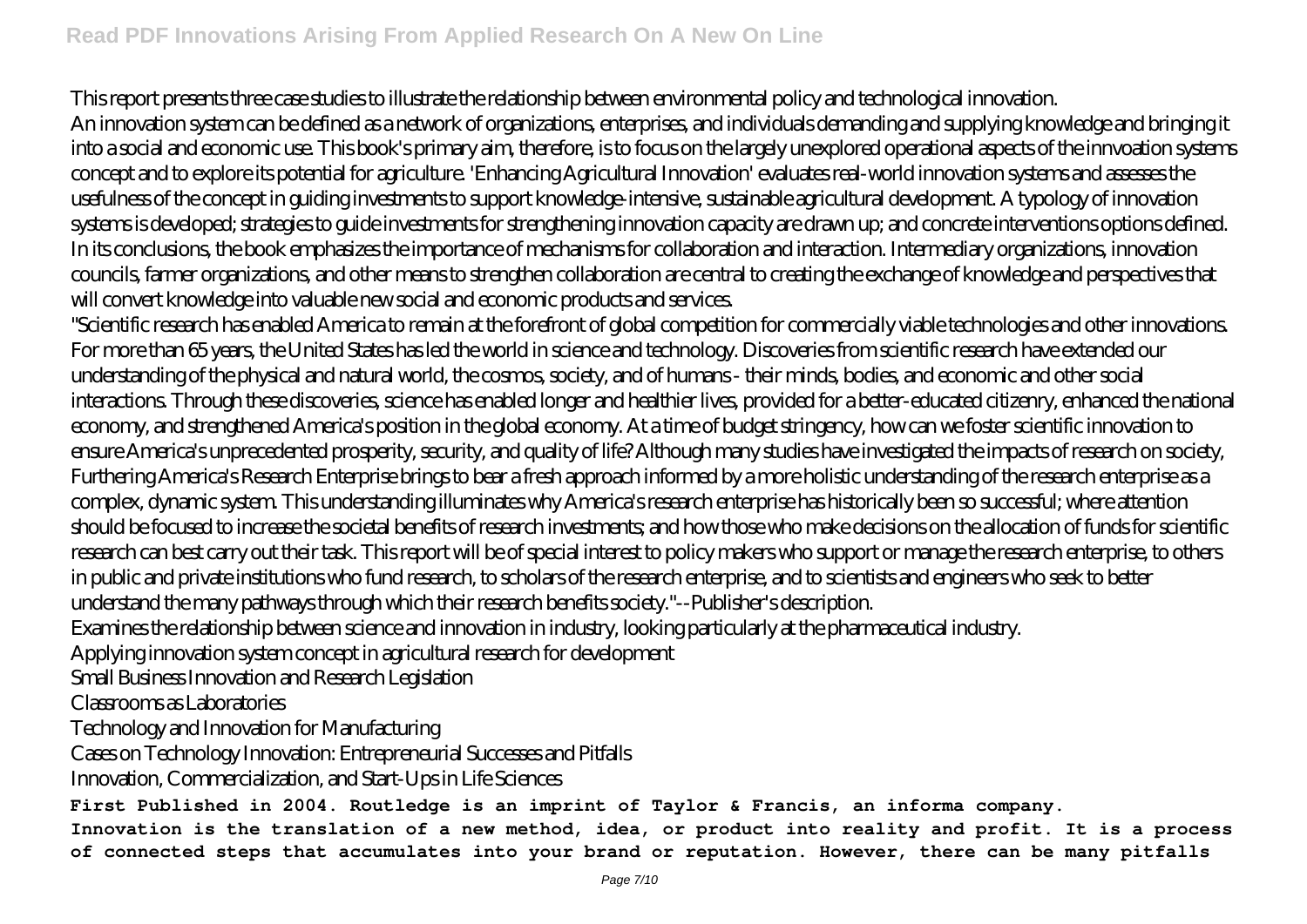**and wrong turns on the road to realizing this goal. Innovation, Commercialization, and Start-Ups in Life Sciences details the methodologies necessary to create a successful life sciences start-up from initiation to exit. You will gain an appreciation for the necessary data, partnership, and skills to be acquired and the constituencies that must be satisfied along the way. The book examines how life sciences start-ups can create an exit for their investors by recognizing that a liquidity event is not consummated without due diligence. Due diligence is bigger than validating accounting transactions. It ensures the company is solving an important customer problem, demonstrating sales access, and making sure that intellectual property is impervious to competitive advancement. The due diligence process supports the telling of a compelling story to customers, investors, regulators, and acquirers. Written by an expert who has worked with more than 200 life sciences start-ups during the past decade, the book discusses specific processes and investor milestones that must be navigated to align customer, funder, and acquirer needs. It examines these processes from the perspective of marketing value through a focus on the needs of individual constituents—investors, regulators, customers, and exit candidates. The book presents data and analytical processes articulating the fundable milestones for angel and venture capital. It gives you the tools needed to create branding for public investors and more. This book provides a coherent framework for understanding the essence of complex systems and the nature of digital transformations, analyzes challenges of and patterns in innovative development, and shares a wealth of insights and best practices, resulting in the most extensive coverage of the topic available. In particular, the book's cutting-edge contributions, prepared by scientists, engineers, and field experts,focus on the design, implementation, and evaluation of practical interventions that promote the innovative and sustainable development of complex systems. In addition to sharing a rich collection of cases from around the world, they provide a broad interdisciplinary analysis of collaboration mechanisms, theories and approaches to support and accelerate the development of complex systems. The result of an expert consultation, this publication examines 'innovations systems' – a concept suggested as underpinning industrial development – as a strategy for agricultural development. Innovation systems approaches conceptualise change as a long-term, socially-embedded process, and recognise the important role policy plays in shaping the parameters within which decisions are made. Providing a collection of papers and commentaries from the world's top scholars and practitioners, this book looks at the strengths – but also the weaknesses and challenges – Technology, Innovation and Entrepreneurship Part II: My Firm Hearing Before the Subcommittee on General Oversight of the Committee on Small Business, House of Representatives, Ninety-seventh Congress, First Session, Washington, D.C., September 15, 1981 SMEs and Open Innovation: Global Cases and Initiatives Competitiveness, Social Responsibility and Economic Growth** Page 8/10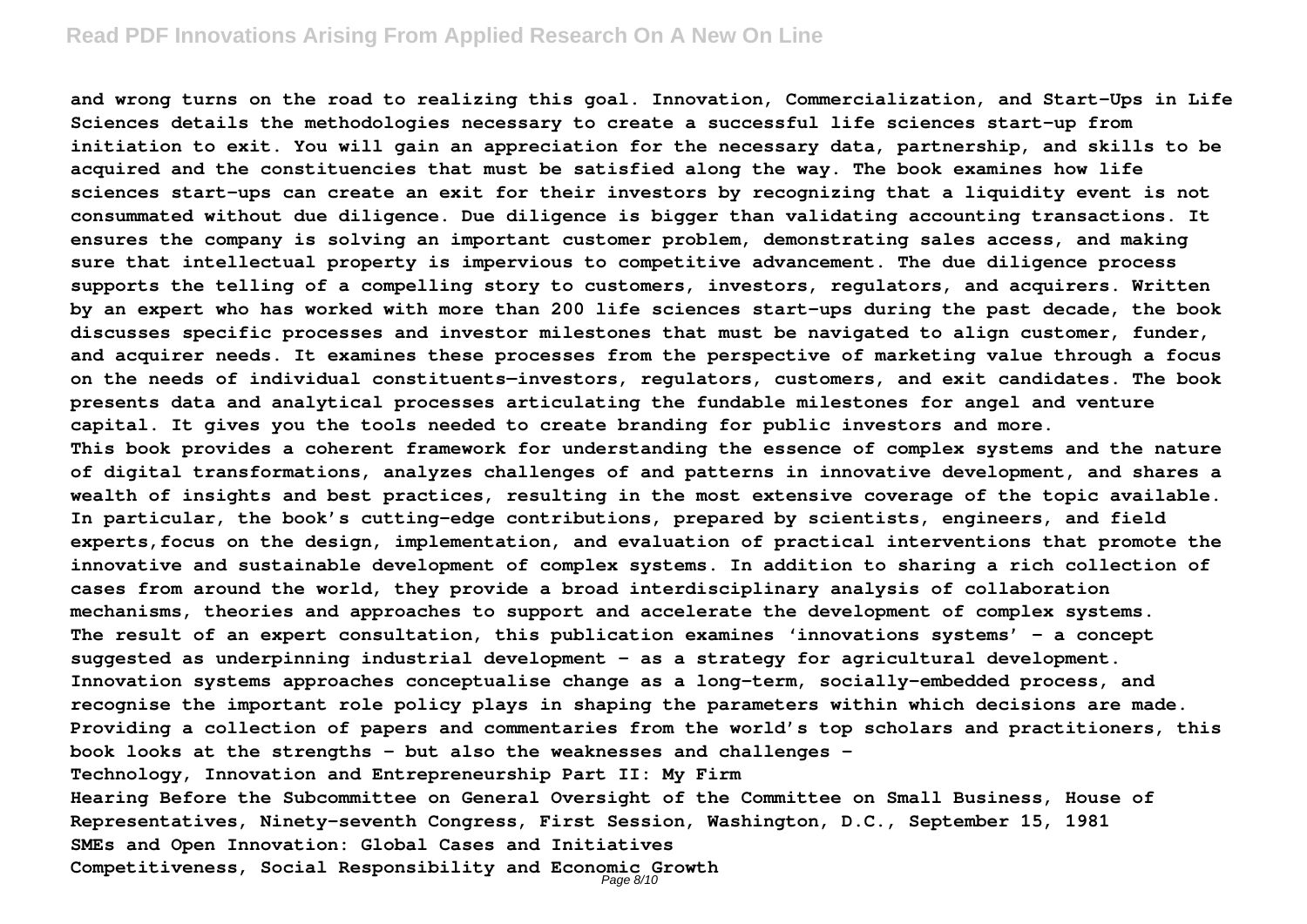#### **S. 881, the Small Business Innovation Research Act of 1981 Dynamics of Technological Change**

*"This thoroughly revised and updated classic once again presents aguide to understanding, designing and conducting a qualitativeresearch study. The fourth edition retains the reader-friendly, jargon-free style,making the book accessible to both novice and experiencedresearchers. While the book is practical guide to design andimplementation of a qualitative research study, it also helpsreaders understand the theoretical and philosophical underpinningsof this research paradigm. Drawing on the latest literature as well as both authors'experience with conducting and teaching qualitative research, thefourth edition includes new material on case study research andaction research; discussion of online data sources (video, email,skype); updated discussion of data analysis software packages anduses; new discussion of data analysis strategies, includingnarrative analysis and poetic analysis; and a section on multipleways of presenting qualitative research findings. References,examples, and quotes have all been updated throughout the book"-- Using Nobel Prize–winning examples like the transistor, laser, and magnetic resonance imaging, Venky Narayanamurti and Tolu Odumosu explore the daily micro-practices of research and show that distinctions between the search for knowledge and creative problem solving break down when one pays attention to how pathbreaking research actually happens. New Scientist magazine was launched in 1956 "for all those men and women who are interested in scientific discovery, and in its industrial, commercial and social consequences". The brand's mission is no different today - for its consumers, New Scientist reports, explores and interprets the results of human endeavour set in the context of society and culture. Collection of selected, peer reviewed papers from the International Applied Science and Precision Engineering Conference 2013, October 18-22, 2013, Nan Tou, Taiwan. Volume is indexed by Thomson Reuters CPCI-S (WoS). The 228 papers are grouped as follows: Chapter 1: Materials Engineering and Processing Technologies of Materials; Chapter 2: Optoelectronics and Optical Systems; Chapter 3: Machine Parts and Mechanisms, Design and Manufacturing; Chapter 4: Medical Machinery and Technologies, Innovative Developments; Chapter 5: Electronics, Electrical Engineering and Power Electronics; Chapter 6: Energy and Power Engineering; Chapter 7: Automation and Control; Chapter 8: Sensors, Mechatronics and Robotics; Chapter 9: Methods and Algorithms for Processing and Analysis of Data; Chapter 10: Computer and Information Technologies; Chapter 11: Environmental Sciences and Engineering, GIS; Chapter 12: Architecture, Civil and Industrial Engineering; Chapter 13: Related Topics New Technology and Regional Development Concepts, Issues and Cases 1980 National Science Foundation Authorization Science and Innovation Qualitative Research*